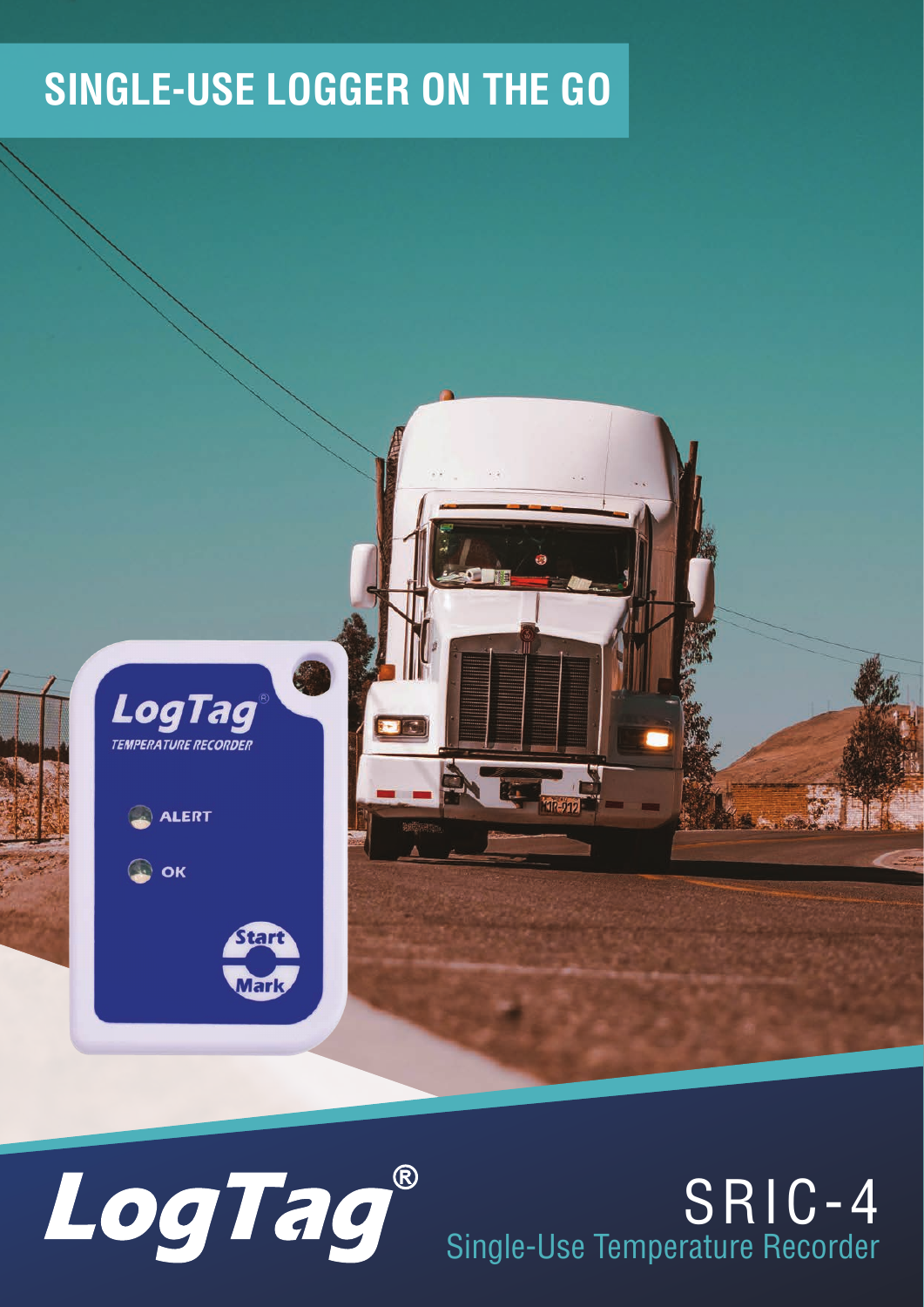

The LogTag<sup>®</sup> SRIC-4 is a single-trip temperature recorder developed specifically for monitoring temperature sensitive products in both short haul and long-distance transportation applications.

The SRIC-4 combines all the features of an advanced temperature recorder with a 4,000 log memory and a 90 day operating life.

#### Accessories



Protective Enclosure Not Included



Wall Mount Not Included



LTI-HID Not Included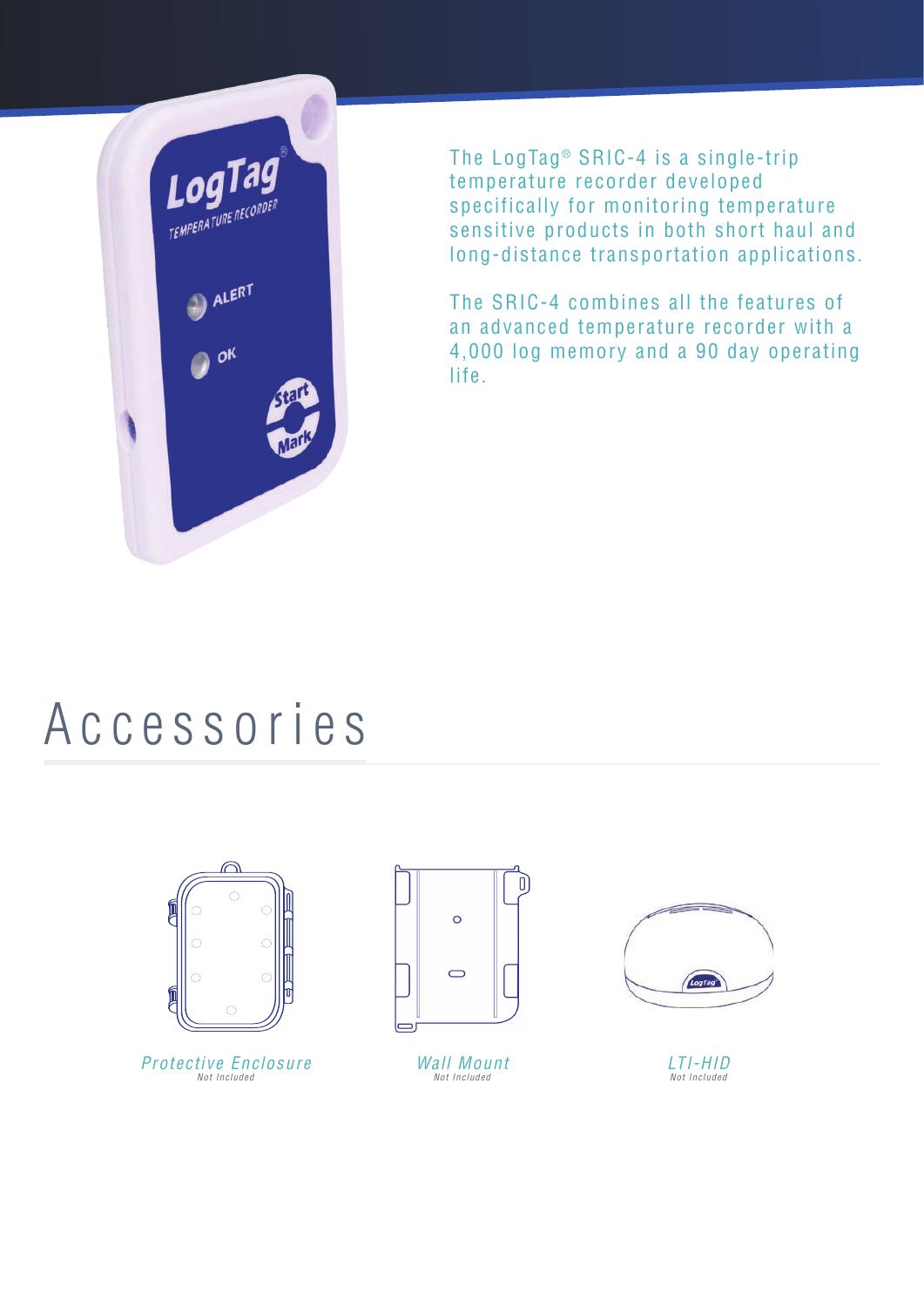## Features



Records temperature from -30°C to  $+60^{\circ}$ C.



Up to 4,000 recordings - enough for 13 days at 5 minute logging or 82 days at 30 minute logging.



A real time clock provides date/ time stamps for each temperature reading.



In-transit inspections can be recorded at the push of a button.



Fixed battery provides 20 months storage, followed by 90 days normal use.



Industry best download time - less than 4 seconds for full memory.



Comprehensive customisation options including alert settings, sample interval and trip duration.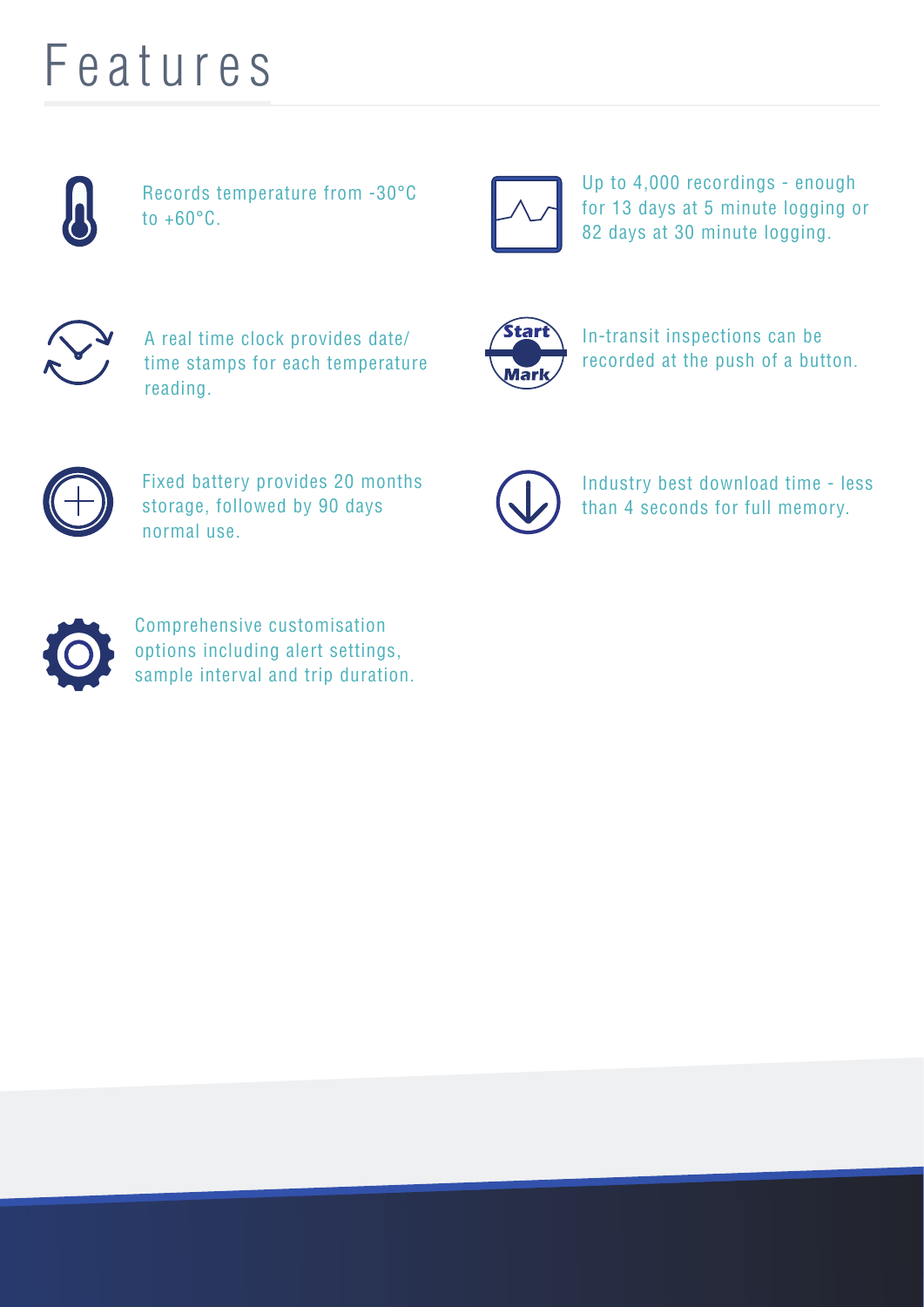# Applications



Transportation



Perishables Transport



Produce Transport



Pharmaceutical Transport



Blood Transport